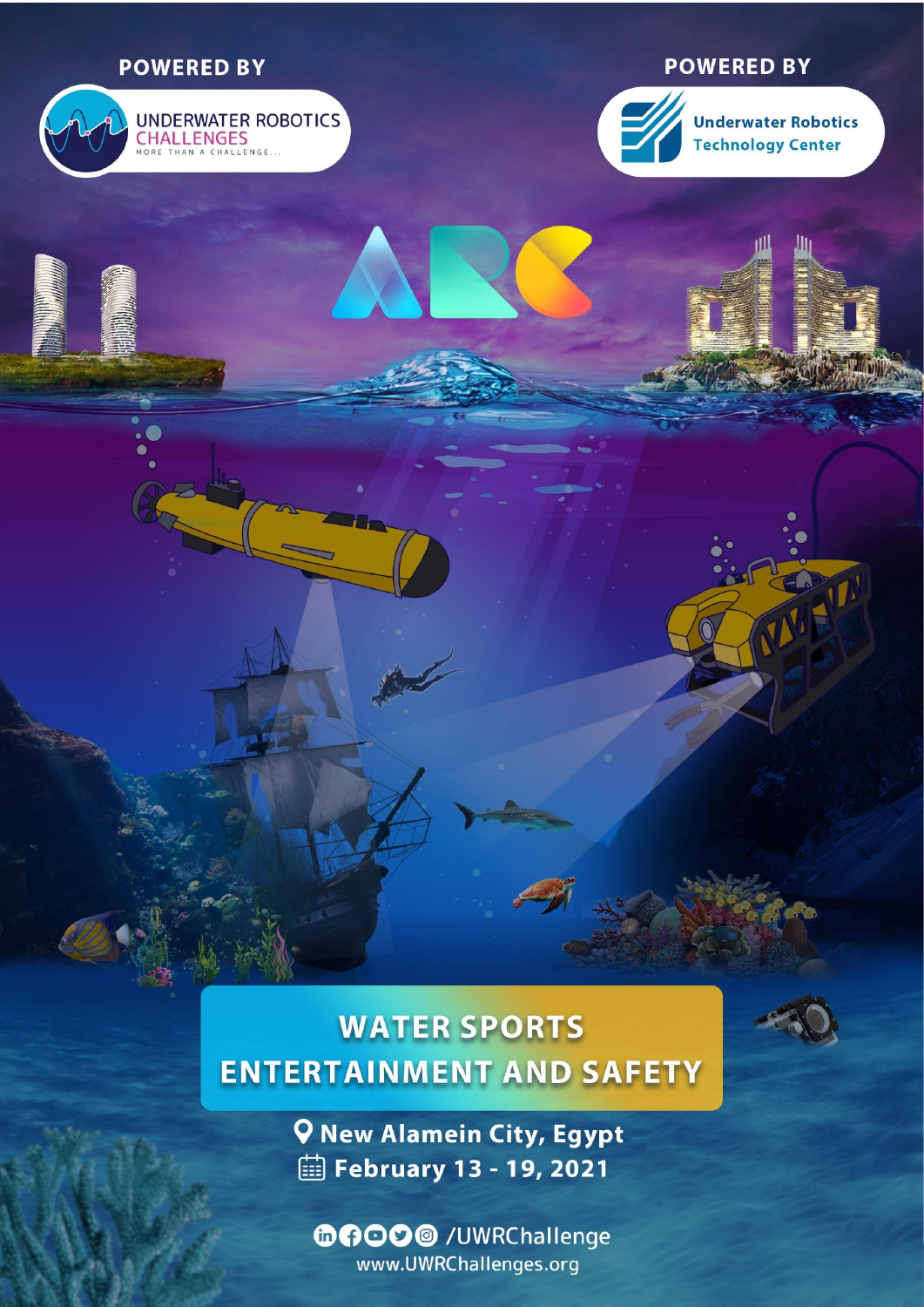

## <span id="page-1-0"></span>**Contents**

|    | <b>Contents</b>                  |                                              |                                                        |                |
|----|----------------------------------|----------------------------------------------|--------------------------------------------------------|----------------|
| 1. | Introduction                     |                                              |                                                        | $\overline{2}$ |
|    | 1.1.                             | <b>Vision</b>                                |                                                        | $\overline{2}$ |
|    | 1.2.                             | <b>Mission</b>                               |                                                        | $\overline{2}$ |
| 2. |                                  | <b>Context and Need   Underwater Tourism</b> |                                                        |                |
| 3. | 2022   New UWR Challenges' Theme |                                              |                                                        | 3              |
| 4. | <b>Underwater Mission Story</b>  |                                              |                                                        | 3              |
|    | 4.1.                             |                                              | Introduction                                           | 3              |
|    | 4.2.                             |                                              | Underwater Dive Guard Scenario - Water Sports          | 4              |
| 5. | <b>Background</b>                |                                              |                                                        | 5              |
|    | 5.1.                             |                                              | Task 1 Background: Underwater Entertainment            | 5              |
|    | 5.2.                             |                                              | <b>Task 2 Background: Underwater Monitoring System</b> | 5              |
|    | 5.3.                             |                                              | <b>Task 3 Background: Search and Rescue</b>            | 5              |
| 6. | <b>Design Brief</b>              |                                              |                                                        | 6              |
|    | 6.1.                             |                                              | <b>ROV Challenge: Seniors Category</b>                 | 6              |
|    | 6.1.1.                           |                                              | Task 1: Underwater Entertainment                       | 6              |
|    | 6.1.2.                           |                                              | Task 2: Underwater Monitoring System                   | 6              |
|    | 6.1.3.                           |                                              | Task 3: Search and Rescue                              | 7              |
|    | 6.2.                             |                                              | <b>ROV Challenge: Juniors Category</b>                 | 8              |
|    | 6.2.1.                           |                                              | Task 1: Underwater Entertainment                       | 8              |
|    | 6.2.2.                           |                                              | Task 2: Underwater Monitoring System                   | 8              |
|    | 6.2.3.                           |                                              | Task 3: Search and Rescue                              | 8              |
|    | 6.3.                             |                                              | <b>AUV Challenge</b>                                   | 9              |
|    | 6.3.1.                           |                                              | Task 1: Underwater Entertainment                       | 9              |
|    | 6.3.2.                           |                                              | Task 2: Underwater Monitoring System                   | 9              |
|    | 6.3.3.                           |                                              | Task 3: Search and Rescue                              | 9              |
| 7. | <b>References</b>                |                                              |                                                        | 10             |
|    | 7.1.                             |                                              | <b>Task 1 References</b>                               | 10             |
|    | 7.2.                             |                                              | <b>Task 2 References</b>                               | 10             |
|    | 7.3.                             |                                              | <b>Task 3 References</b>                               | 10             |
| 8. | <b>Important Notes</b>           |                                              |                                                        | 11             |
|    |                                  |                                              |                                                        |                |

1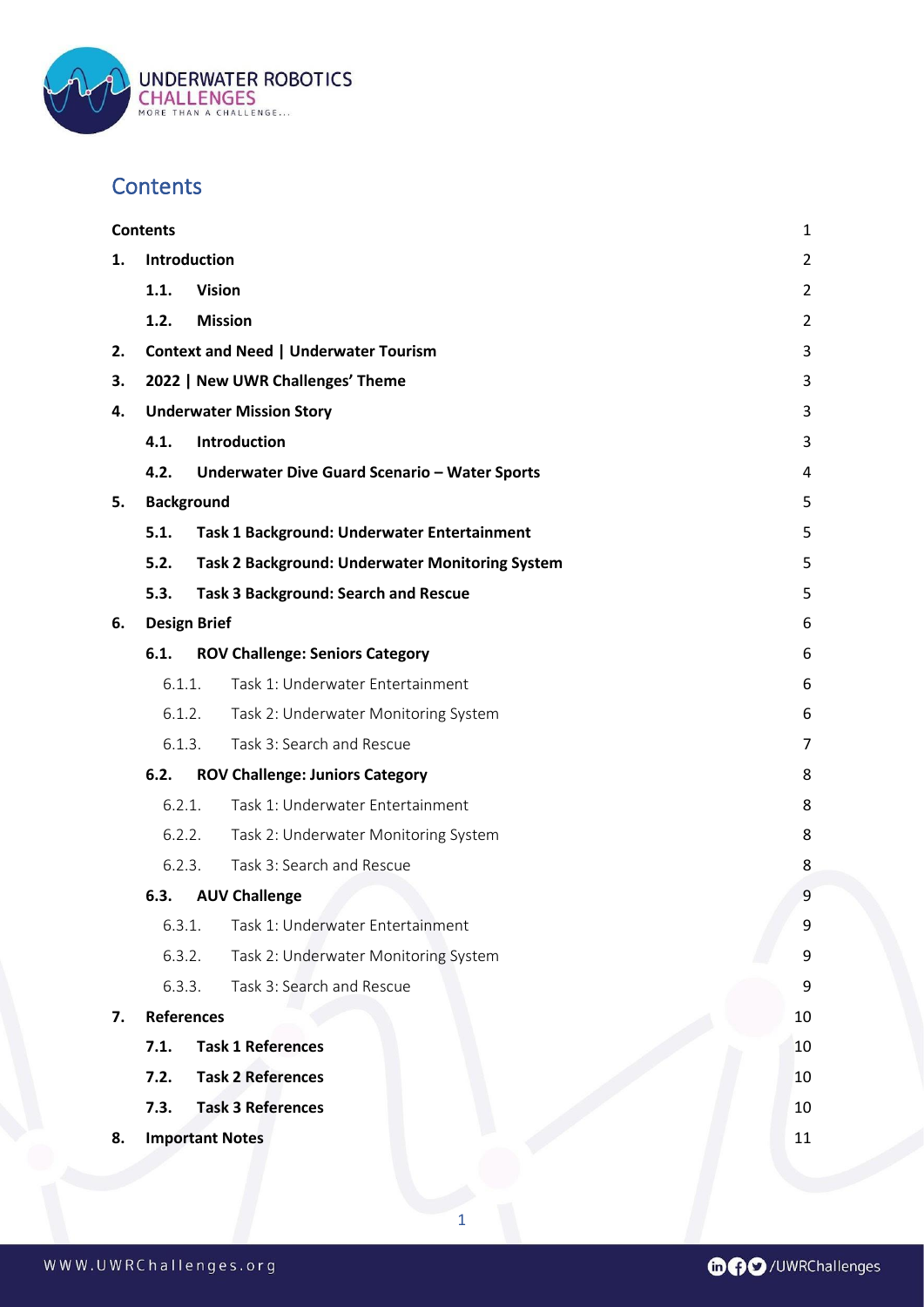

<span id="page-2-0"></span>Underwater Robotics Challenges is a series of annual Underwater Robotics and Artificial Intelligence Challenges that occur in the MENA Region powered by the Underwater Robotics Research Center.



## <span id="page-2-1"></span>1.1. Vision

Providing the industry with a well-educated generation in the field of underwater technologies.

#### <span id="page-2-2"></span>1.2. Mission

Provide technical challenges in underwater technologies to encourage the link between industry and academia in the MENA region.



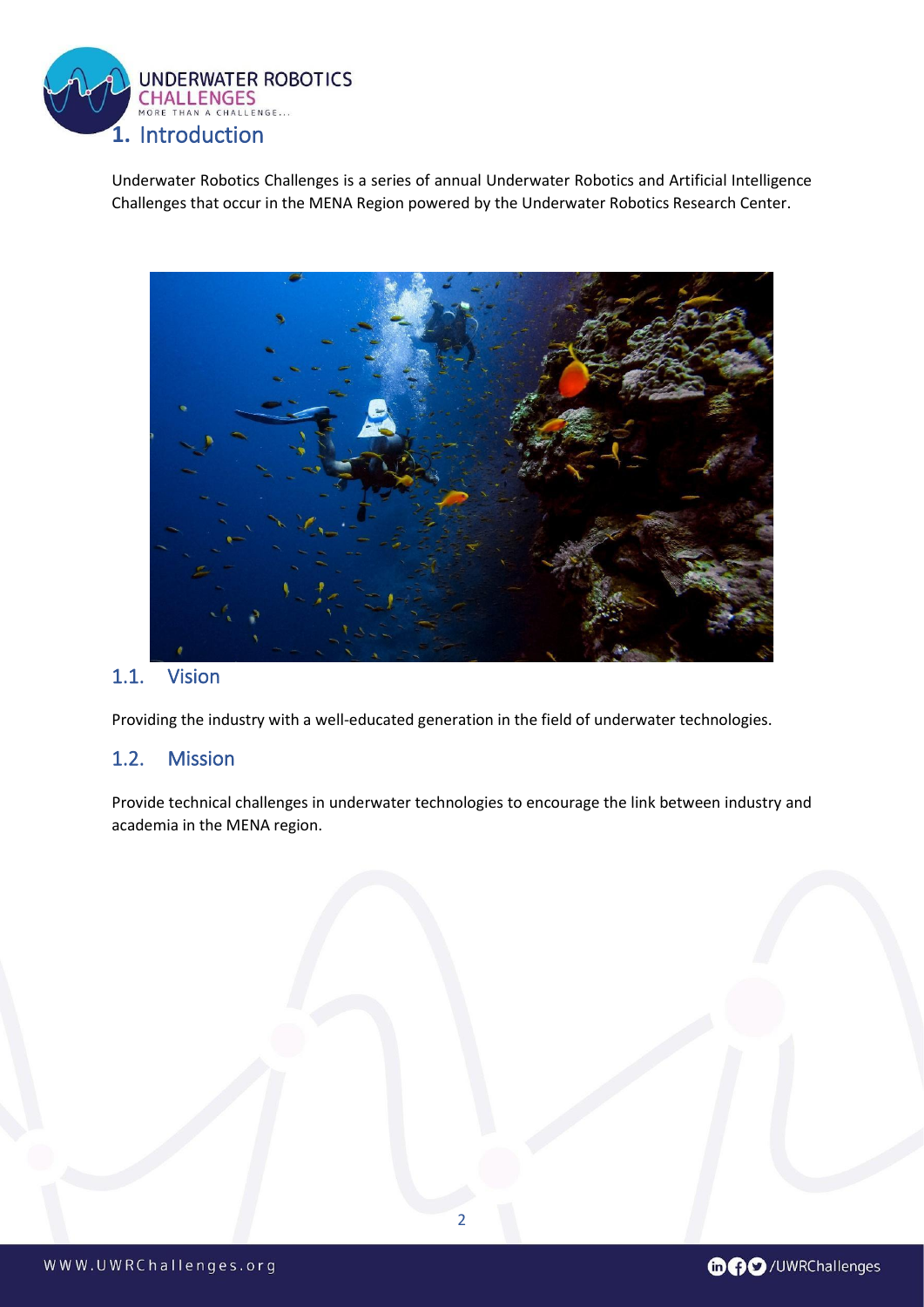

## <span id="page-3-0"></span>**2.** Context and Need **|** Underwater Tourism

Tourism is not just about having adventures and fun toys; it is also about being present and enjoying the life beneath the oceans and seas.

It's widely acknowledged that water tourism has seen exponential growth and its importance as a strategy for local development and the diversification of the tourist offer. Nautical tourism occurs when the tourist moves away from the usual environment for a tourist experience, with an incidence in marine waters and the main motivation being the practice of nautical leisure or competition-related activities.

The main activities associated with nautical tourism are sailing, windsurfing, diving, rowing, cruise charter (30–40 people capacity), yacht cruising, surfing, snorkeling, sport fishing, bodyboarding, motor boating, rafting, canoeing, kayaking, water-skiing, spearfishing, hydro speeding, kite surfing, stand-up paddle, and waterboarding.

## <span id="page-3-1"></span>**3.** 2022 **|** New UWR Challenges' Theme

In 2022 UWR Challenges will take place in Alamein Robotics Championship for the first time an event will combine **science, technology, and tourism** in New Alamein city in Egypt to spread the technology of the robotics industry! Alamein Robotics Championship (ARC) is the first event that gathers all robotics competitions In Egypt's New Future City the New Alamein City on the Mediterranean Sea.

As the growing demand for qualified scientists and engineers, UWR Challenges do its best to provide the new engineering generation with new challenges with this class of underwater technology and innovation for the science, inspection, and research world

UWR Challenges with its slogan new challenges ahead new technologies to get, **supporting tourism and water sports** using technology is a new challenge to achieve a better experience for tourists and to maintain safety as well.

## <span id="page-3-2"></span>**4.** Underwater Mission Story

## <span id="page-3-3"></span>4.1. Introduction

Egypt's North Coast stretches out for about 1,000 km on Egypt's Mediterranean coast and has arguably some of the most pristine white sand beaches in the region; like that of Alexandria, The North Coast, Marsa Matruh, and also new cities like the New Alamein City that is currently being established.

The New Alamein City is located on the North Coast and is set to be the first of its kind in the area. The New Alamein City is planned to hold millions of residents, hitting a new milestone for the North Coast area. It comes with the new concept of an open-to-the-public tourism city on the North Coast.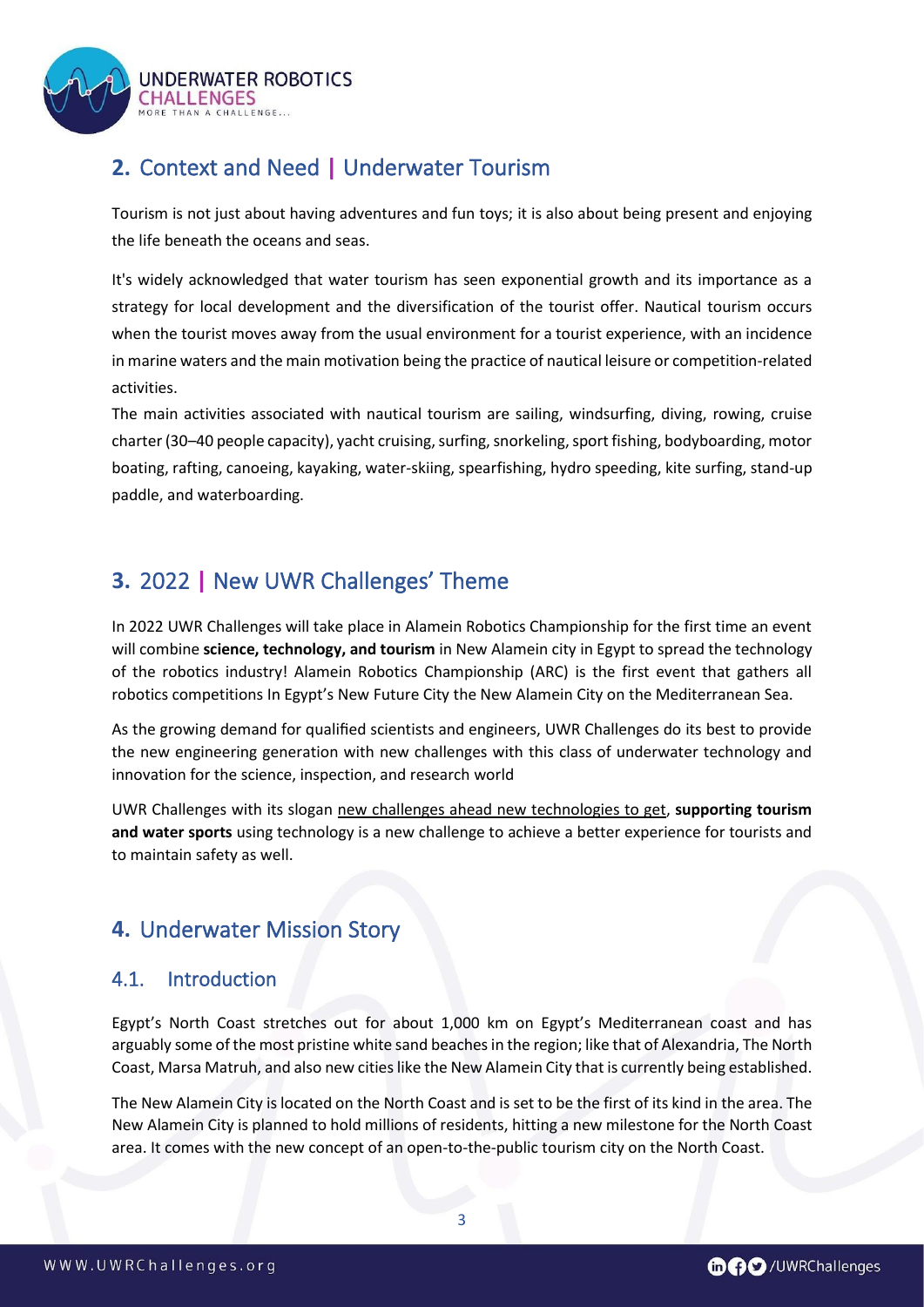**INDERWATER ROBOTICS CHALLENGES** 

ENGE

## <span id="page-4-0"></span>4.2. Underwater Dive Guard Scenario – Water Sports

The Egyptian Government is notoriously protective of visitors to maintain its status as one of the mostvisited destinations in the Middle East and North Africa. To keep visitors safe the AUV is used to provide information on beaches used by the public and whether a beach is subject to a water quality monitoring and public notification program. AUV is mapping a specific beach area and localizing the dangerous spots to avoid and the safe spots for tourism swimming.

Beach observation centers and ROVs are receiving signs from AUV if there is any potential danger or human drowning issue within the monitoring area

As tourists sign up with a group in a water sport, the ROV guide will take care of all the regulations and be responsible for their safety when the group discovers one of the safe underwater spots monitored by AUV.

It is equally pleasing to show how the best underwater robots are utilized in the tourism and leisure industry too! Happy to provide great memories for people.

The ROV and AUV challenges are going to be used for covering underwater activities during underwater tourism tours through two main aspects:

a) Entertainment

- Filming underwater activities. Underwater exploration.
- 

- b) Safety
	- Monitoring human activities. Search and Rescue (SAR).
- 



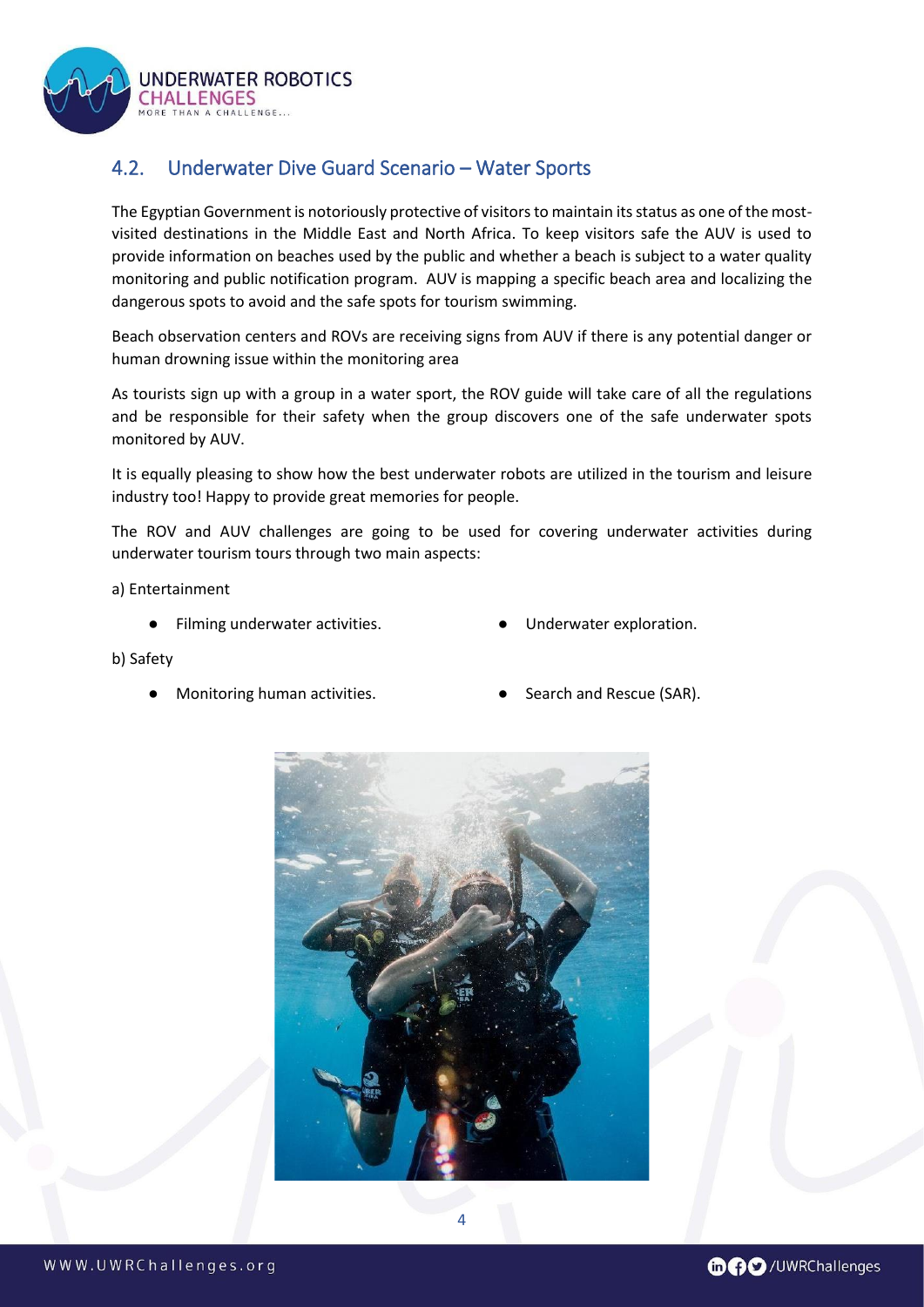

## <span id="page-5-0"></span>**5.** Background

Below is a brief background about the three tasks of the 2022 UWR Challenges.

### <span id="page-5-1"></span>5.1. Task 1 Background: Underwater Entertainment

Technology is getting upgraded every day. How about using technology to enhance people's experience with water sports? In the context of the Underwater Challenges, ROVs and AUVs can play a significant role when it comes to using technology for underwater entertainment. Although this sounds like a fun application for the technology, it introduces difficult challenges for these robots. In this task, your ROVs/AUVs are challenged to test their capabilities and show their competence.

#### <span id="page-5-2"></span>5.2. Task 2 Background: Underwater Monitoring System

Ensuring safety inside water for recreational activities and water sports requires the deployment of monitoring systems. These systems collect data that determines how safe the water is, which in return aids in the detection of hazardous conditions (rip currents, high wind, pollution, …) and hazardous areas for different water activities (swimming, sailing, diving, …). It also provides information about the beach condition to the beach management.

The monitoring system components are installed either outside of the beach, or floating on water, or underwater. This task deals with using underwater robots (AUVs and ROVs) in the installment, inspection, and maintenance of the underwater components of the monitoring system.

## <span id="page-5-3"></span>5.3. Task 3 Background: Search and Rescue

Search and Rescue is about being ready in case things went wrong and having the ability to intervene when needed. The term Search and Rescue (SAR) is used in different fields, including mountain rescue, ground search and rescue, the use of search and rescue dogs, urban search and rescue in cities, combat search and rescue on the battlefield, and sea rescue.

The responsibility of securing water sports makes it necessary to get technology involved in the search and rescue process, thus, underwater robots are utilized for this purpose. This task provides some challenges to your robots to test their search and rescue capabilities.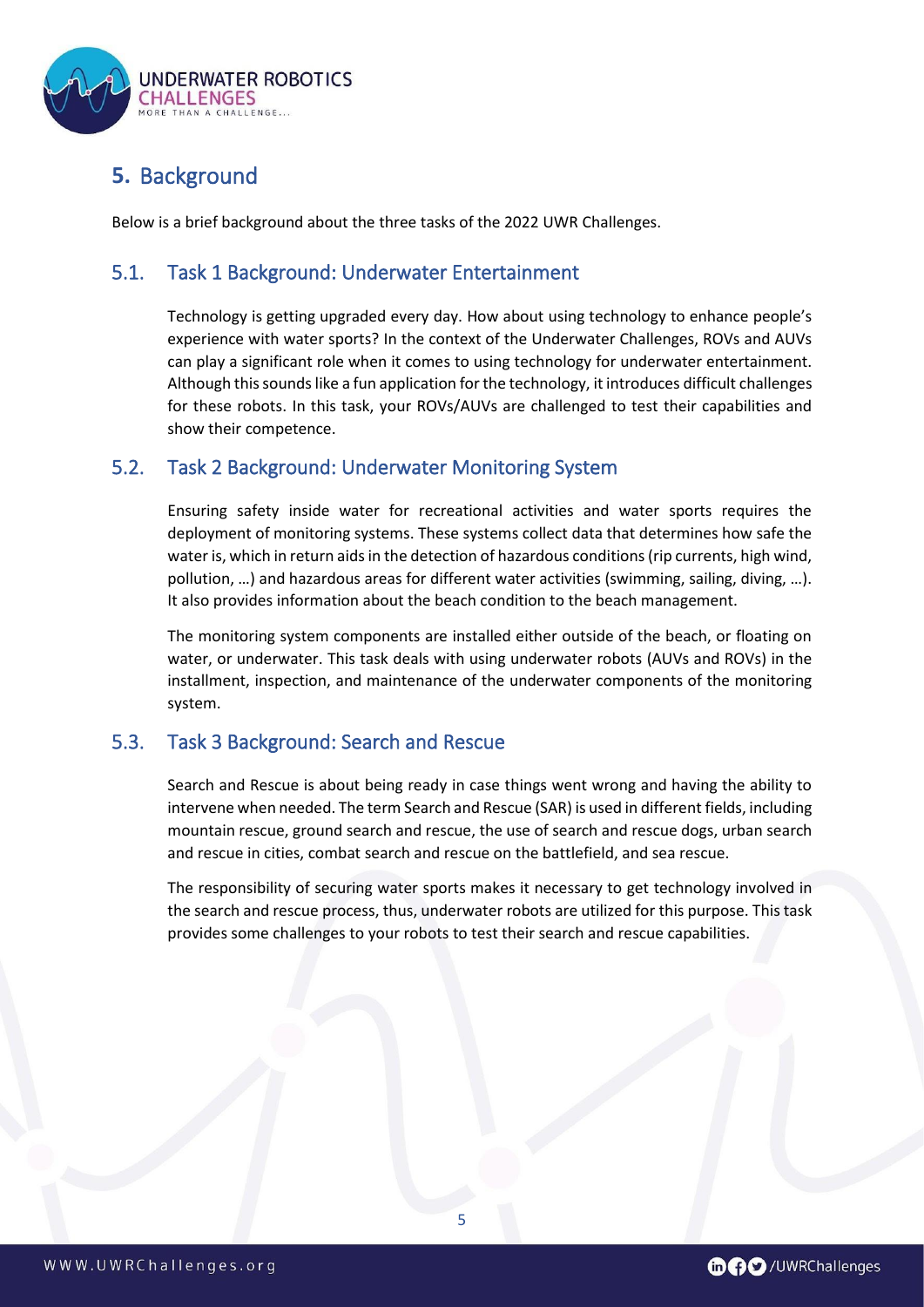

## <span id="page-6-0"></span>**6.** Design Brief

Below is a summary of the UWR mission for both ROV and AUV challenges. The underwater mission is divided into three tasks. The ROV tasks have two categories for seniors and juniors' classes. The AUV tasks have only one category.

## <span id="page-6-1"></span>6.1. ROV Challenge: Seniors Category

#### <span id="page-6-2"></span>6.1.1. Task 1: Underwater Entertainment

#### **Film an underwater scene**

- o Smoothly follow the trajectory
	- Manually position the ROV to the starting position
	- Autonomously move the ROV following the trajectory
	- Autonomously position the ROV to the ending position
- **Retrieve the lost camera from the cave** 
	- o Dive into the narrow cave
	- o Identify the camera
	- o Pick the camera and hang it to the safety line

#### **Guide the diving group**

- o Discover the diving path into the cave
	- Explore the diving path and find out whether it is safe
- o Move an object to the other side
	- Collect an object from the end of the path and return it to the surface

#### <span id="page-6-3"></span>6.1.2. Task 2: Underwater Monitoring System

#### **Install new monitoring equipment to the target position**

- o Scan the area
	- Calculate the dimensions and find the total area
	- Determine how many pieces of equipment will be required
	- Draw a map for the area marking the location of the equipment to be installed
- o Collect and install the equipment properly
- o Connect the equipment cables to the system grid

#### **Remove the waste covering the equipment**

- o Scan the already existing equipment and check for the one covered with waste
	- Identify the type of the waste
- o Remove the waste
	- Carefully detach the waste from the equipment
	- Move the waste to the designated underwater waste container based on the type identified
- Carry the collected waste container to the surface
	- Check the containers of different types of waste and identify the most filled one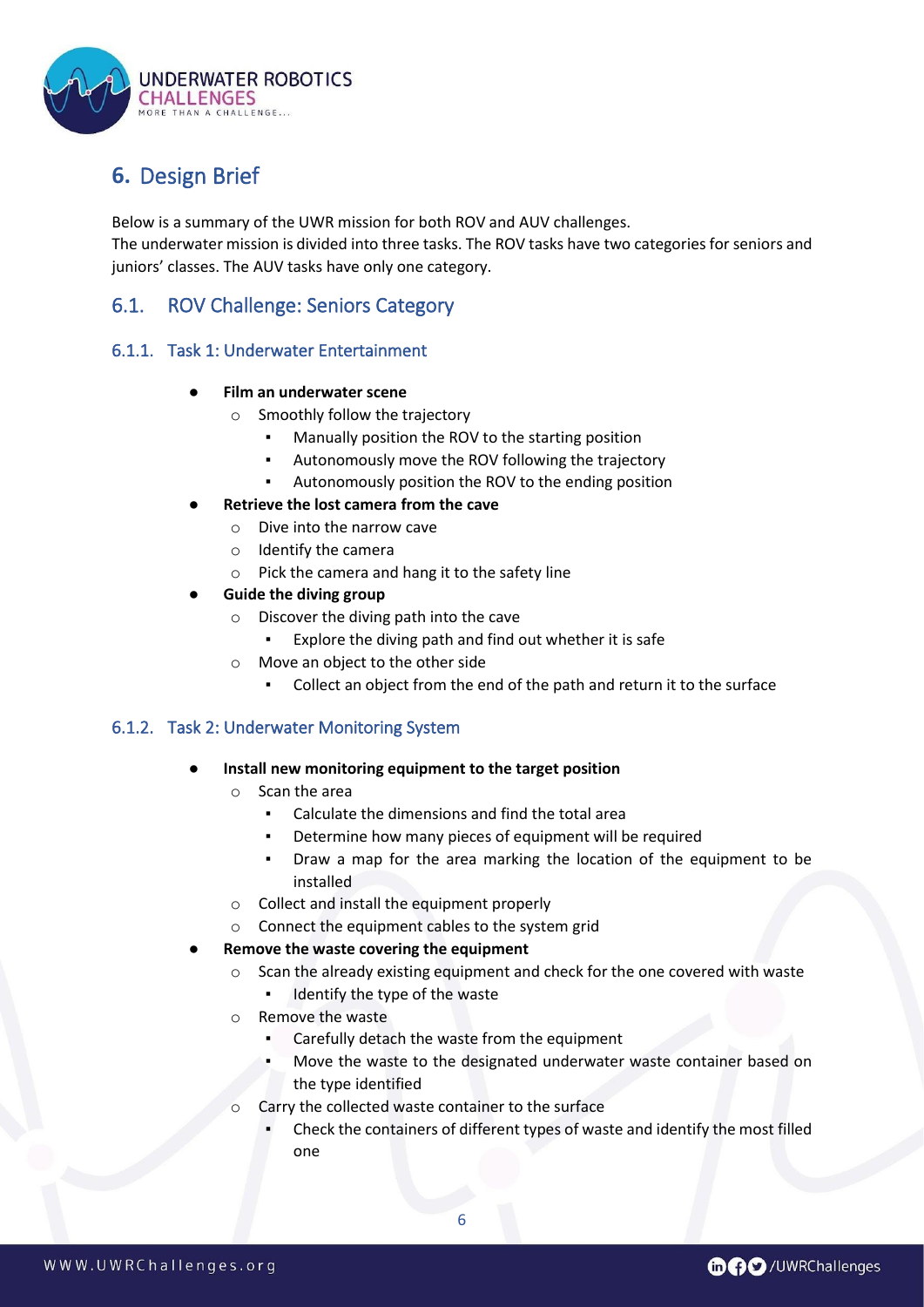

▪ Carry the most filled container to the surface

#### ● **Inspect the already existing equipment and detect the faulty ones**

- o Count the number of the equipment and detect the faulty ones
- o Inspect the main cable and repair the damage if any.

#### <span id="page-7-0"></span>6.1.3. Task 3: Search and Rescue

- **Determine the lifting capability of your ROV**
- **Search for the missing diver** 
	- o Find the diver
		- Find the diver's location
		- Determine the coordinates of the diver's locations

7

- o Calculate the amount of force needed to lift the diver
- o Determine if the ROV is capable of lifting the diver
- **Remove the weighting belt** 
	- o Unbuckle the weighting belt
	- o Carefully move the weighting belt away
- **Drag the diver to the surface** 
	- o Drag the diver to the surface
	- o Finish the task within the specified time frame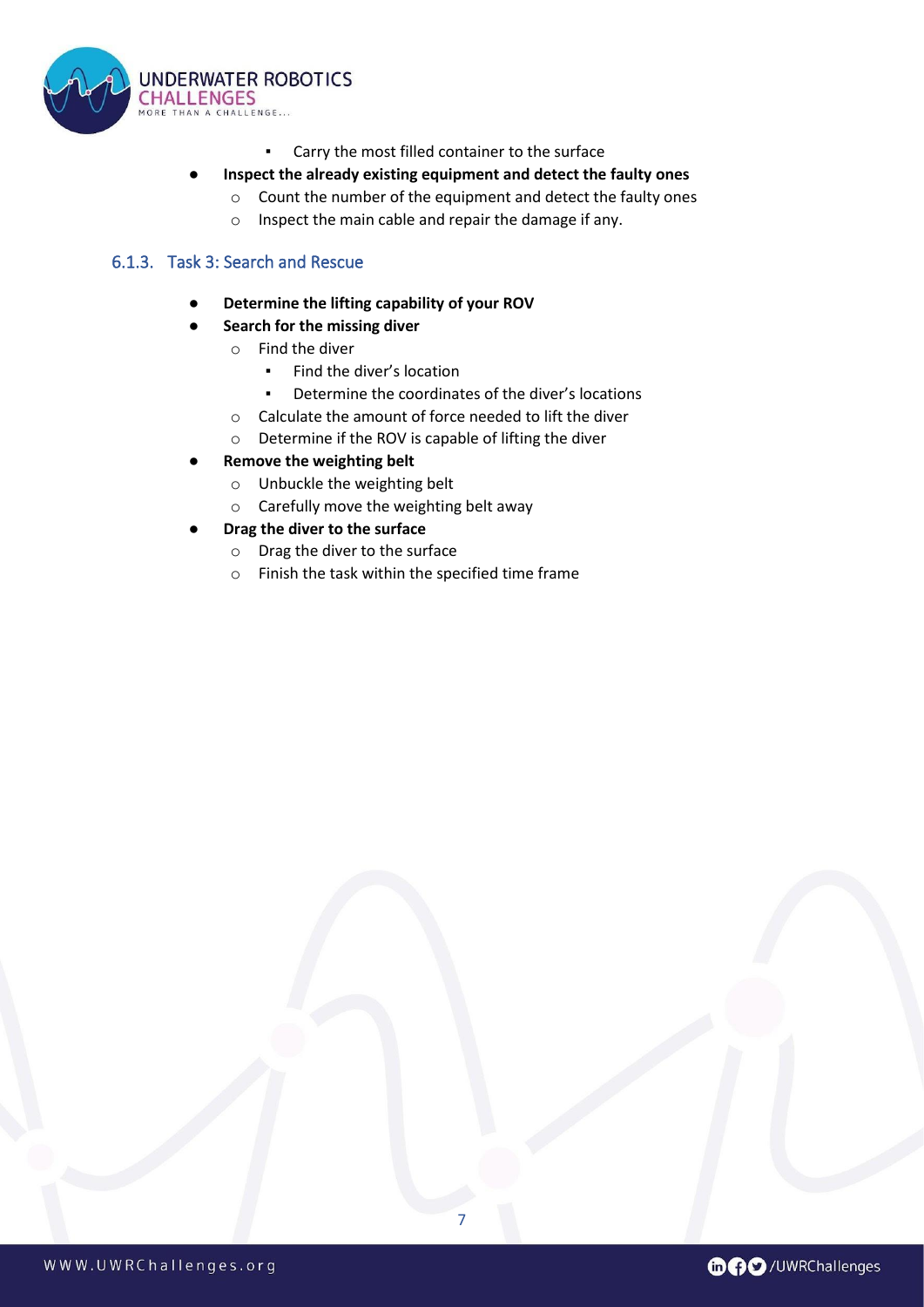

## <span id="page-8-0"></span>6.2. ROV Challenge: Juniors Category

#### <span id="page-8-2"></span><span id="page-8-1"></span>6.2.1. Task 1: Underwater Entertainment

#### • **Film an underwater scene**

- o Smoothly follow the trajectory
	- Manually position the ROV to the starting position
	- Manually move the ROV following the trajectory
		- Manually position the ROV to the ending position
- **Retrieve the lost camera from the cave**
	- o Dive into the narrow cave
	- o Pick the camera and hang it to the safety line
- **Guide the diving group**
	- o Discover the diving path into the cave
		- Explore the diving path and find out whether it is safe
	- o Move an object to the other side
		- Collect an object from the end of the path and return it to the surface

#### 6.2.2. Task 2: Underwater Monitoring System

- **Install new monitoring equipment to the target position** 
	- o Scan the area
		- Calculate the dimensions and find the total area
		- **•** Determine how many pieces of equipment will be required
	- o Collect and install the equipment properly
- **Remove the waste covering the equipment** 
	- o Scan the already existing equipment and check for the one covered with waste
		- Identify the type of the waste
	- o Remove the waste
		- Carefully detach the waste from the equipment
		- Move the waste to the designated waste area based on the type identified
- **Inspect the already existing equipment and detect faulty ones** 
	- o Count the number of the equipment and detect the faulty ones
	- o Inspect the main cable and repair the damage if any.

#### <span id="page-8-3"></span>6.2.3. Task 3: Search and Rescue

- **Determine the lifting capability of your ROV**
- **Search for the missing diver** o Find the diver
- **Remove the weighting belt** 
	- o Unbuckle the weighting belt
	- o Move the weighting belt away
- **Drag the diver to the surface**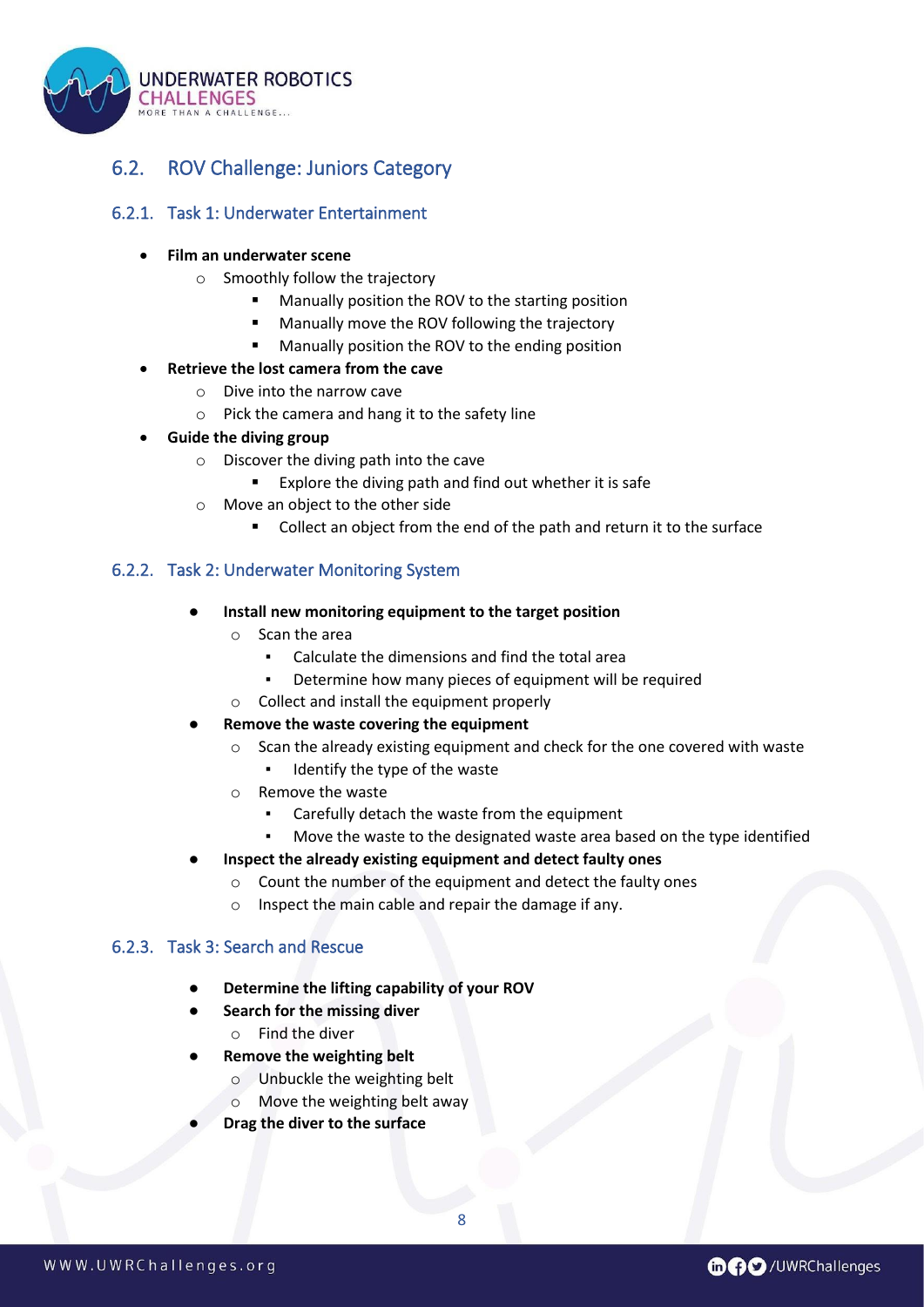

## <span id="page-9-0"></span>6.3. AUV Challenge

#### <span id="page-9-1"></span>6.3.1. Task 1: Underwater Entertainment

#### **Retrieve the lost camera from the cave**

- o Navigate following the direction reported
- o Identify the camera and report back its location

#### <span id="page-9-2"></span>6.3.2. Task 2: Underwater Monitoring System

#### **Install new monitoring equipment to the target position**

- o Scan the area
	- Navigate across the direction of the equipment and count them
	- Determine the number of the missing ones and report it back
	- Determine the order of the missing ones relative to the first one and report it back

#### <span id="page-9-3"></span>6.3.3. Task 3: Search and Rescue

#### **Search for the missing diver**

- o Scan the area
	- Navigate following the direction reported
	- Scan the ground for the diver
	- Determine the diver's position along the search direction and report it back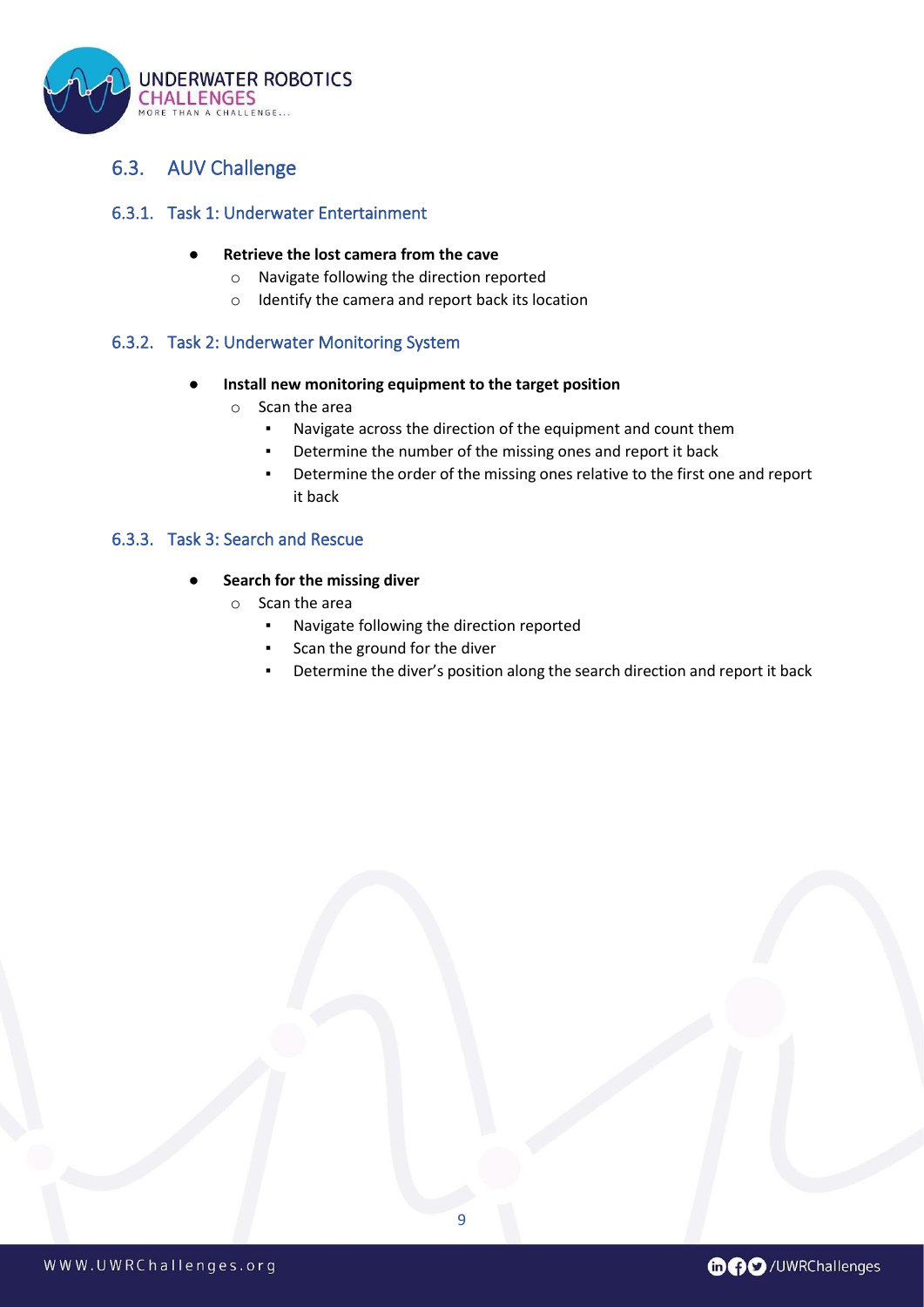

## <span id="page-10-0"></span>**7.** References

## <span id="page-10-1"></span>7.1. Task 1 References

[underwater entertainment created for large water tanks across the world.](http://www.aquabatix.com/portfolios/underwater-entertainment/) [Underwater Filmmaking Basics](https://untamedscience.com/filmmaking/advanced-filmmaking/underwater-filmmaking-basics/) [Diving Technology](https://manoa.hawaii.edu/exploringourfluidearth/physical/ocean-depths/diving-technology)

## <span id="page-10-2"></span>7.2. Task 2 References

[Access global marine weather data and ocean insights](https://www.sofarocean.com/) [Underwater Monitoring for Oil and Gas Market Report](https://www.protoexpress.com/pcb/market-research-reports/underwater-monitoring-oil-gas-market-report/) [Deepwater Monitoring System Using Logistic-Support Vessels in Underwater Sensor Networks](https://www.gta.ufrj.br/~fabriciojorge/publicacoes/isope2011/RPC11.pdf)

## <span id="page-10-3"></span>7.3. Task 3 References

[Security and Search and Rescue \(SAR\)](https://www.tritech.co.uk/defence/security-and-search-and-rescue-sar) [Underwater Search & Rescue ROVs to the Call](https://www.deeptrekker.com/news/search-and-rescue-rovs) [\(PDF\) R3Diver: Remote robotic rescue diver for rapid underwater search and rescue operation](https://www.researchgate.net/publication/313585185_R3Diver_Remote_robotic_rescue_diver_for_rapid_underwater_search_and_rescue_operation)